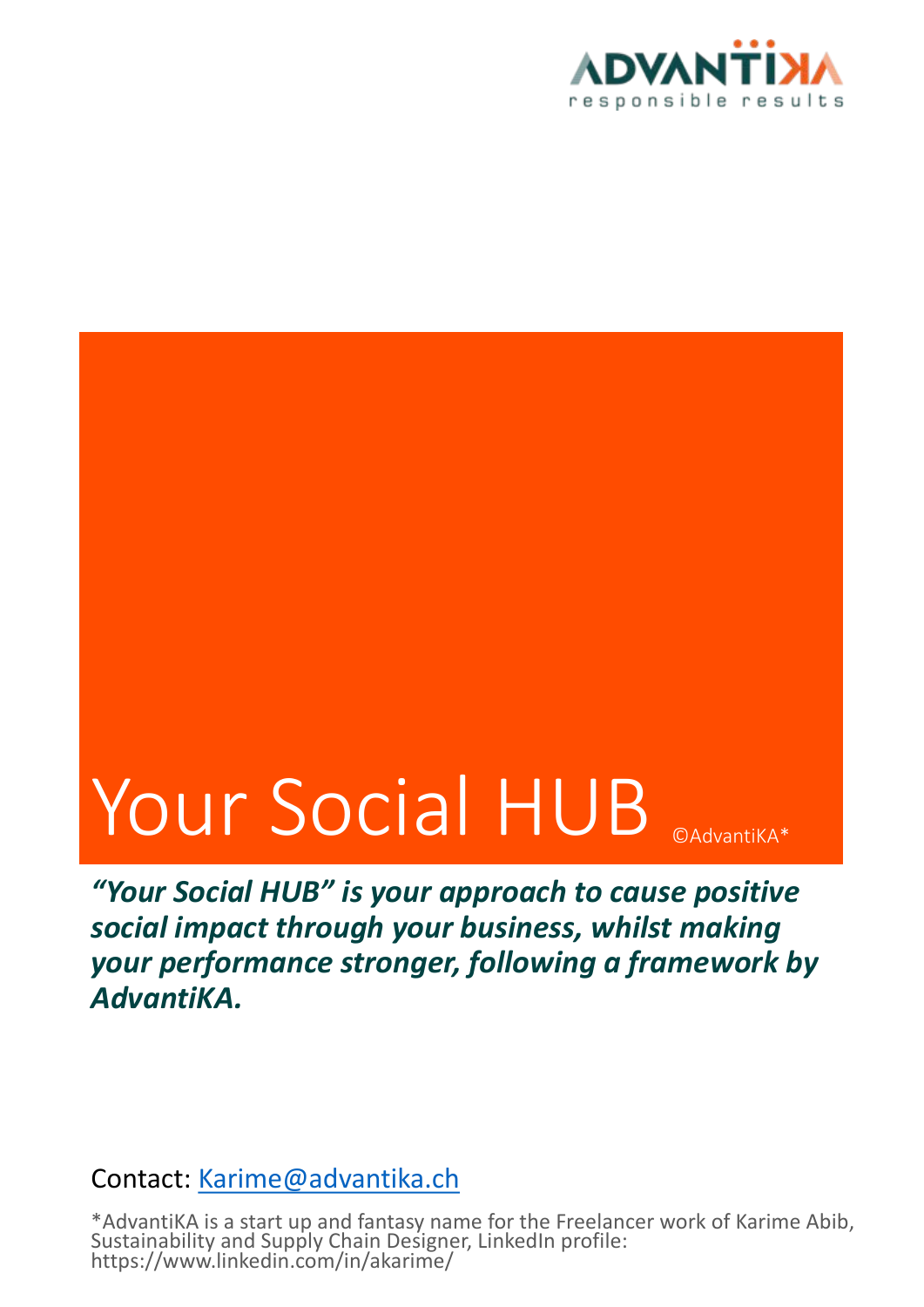# What is Social Impact

#### **Definition of Social Impact**

• A significant, positive change that addresses a pressing social challenge.

Having a social impact is the result of a deliberate set of activities with a goal around this definition. (source: University of Michigan, Center for Social Impact http://socialimpact.umich.edu/about/what-is-social-impact/) 

#### Or according to **Social Impact Theory**

• Social impact is the result of social forces including the strength of the source of *impact, the immediacy of the event, and the number of sources exerting the impact.* The more targets of impact that exist, the less impact each individual target has.

The Social Impact Theory was created by Bibb Latané\* in 1981 and consists of four basic rules which consider how individuals can be "sources or targets of social influence".

\*Latané, born July 19th, 1937, is an American social psychologist. He was twice awarded the AAAS Prize for Behavioral Science Research, in 1968 and in 1980.

# How social impact happens:

• The first law on the Social Impact Theory claims that when social forces function within a social structure, the result is social impact.

> $Impack = f(S \cdot I \cdot N)$ Latané explained this interaction as

That is, social impact is affected by strength (S), immediacy (I) and number of people  $(N)$ .

#### The **Dynamic Social Impact Theory**

... was developed by Latané and his colleagues in 1996. This theory is considered an extension of the Social Impact Theory as it uses its basic principles, mainly that social influence is determined by the strength, immediacy, and number of sources present, to describe how majority and minority group members influence one another.

As its name suggests, the Dynamic Social Impact Theory proposes that groups are complex systems that are constantly changing and are never static. Groups that are spatially distributed and interact repeatedly organize and reorganize themselves in four basic patterns: *consolidation, clustering, correlation,* and *continuing diversity*. These patterns allow for group dynamics to operate and ideas to be diffused throughout the group. $*$ 

\*Source: https://en.wikipedia.org/wiki/Social\_impact\_theory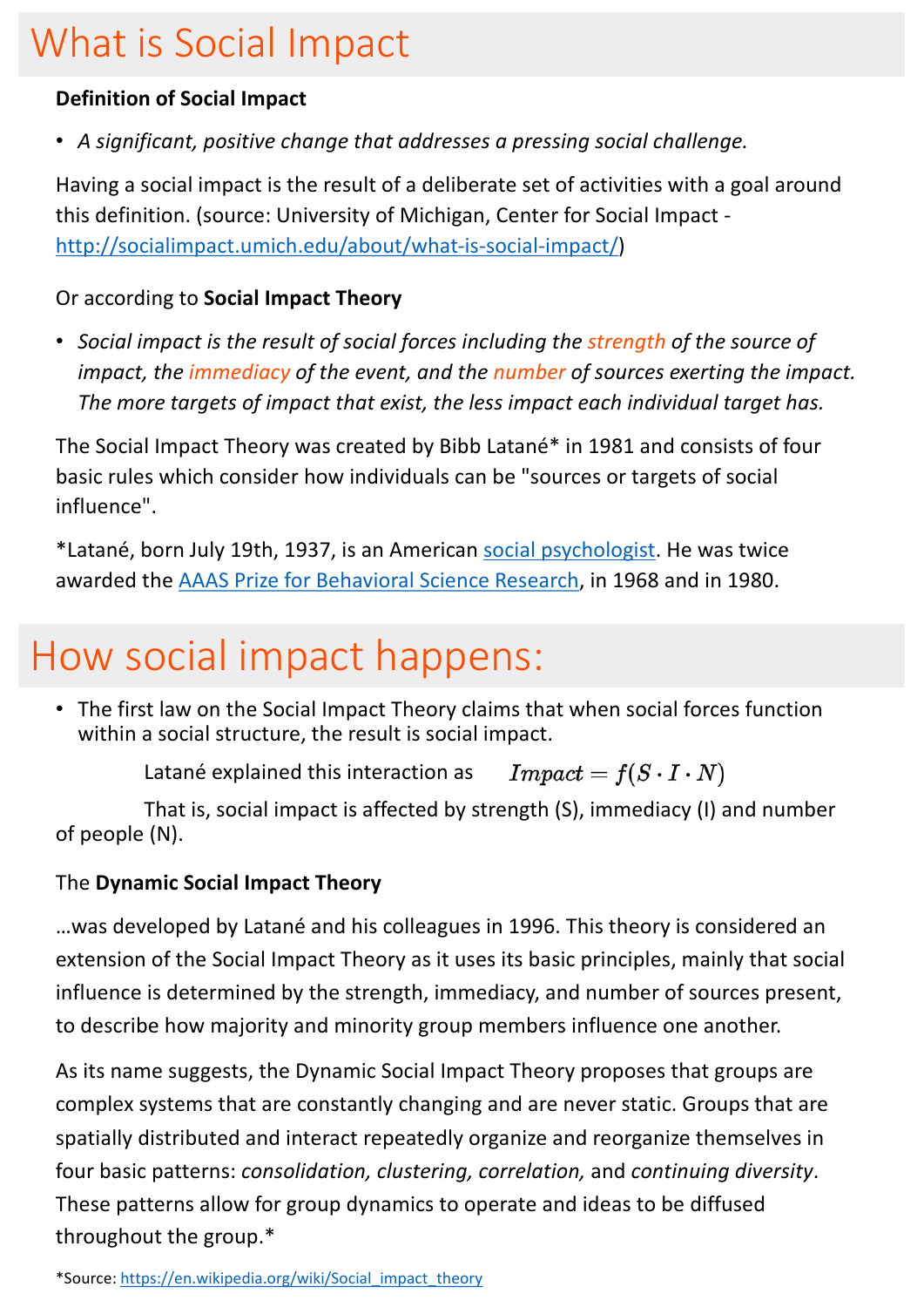# How social impact & your business interact





## How AdvantiKA approaches social impact

In general AdvantiKA starts from a materiality analysis of the customer scoped operation/business, or from a strategic assessment (e.g.: Future Fit), or from the discussion of an already identified opportunity by the customer for positive social impact. Once this first material is available, we move along the following steps:

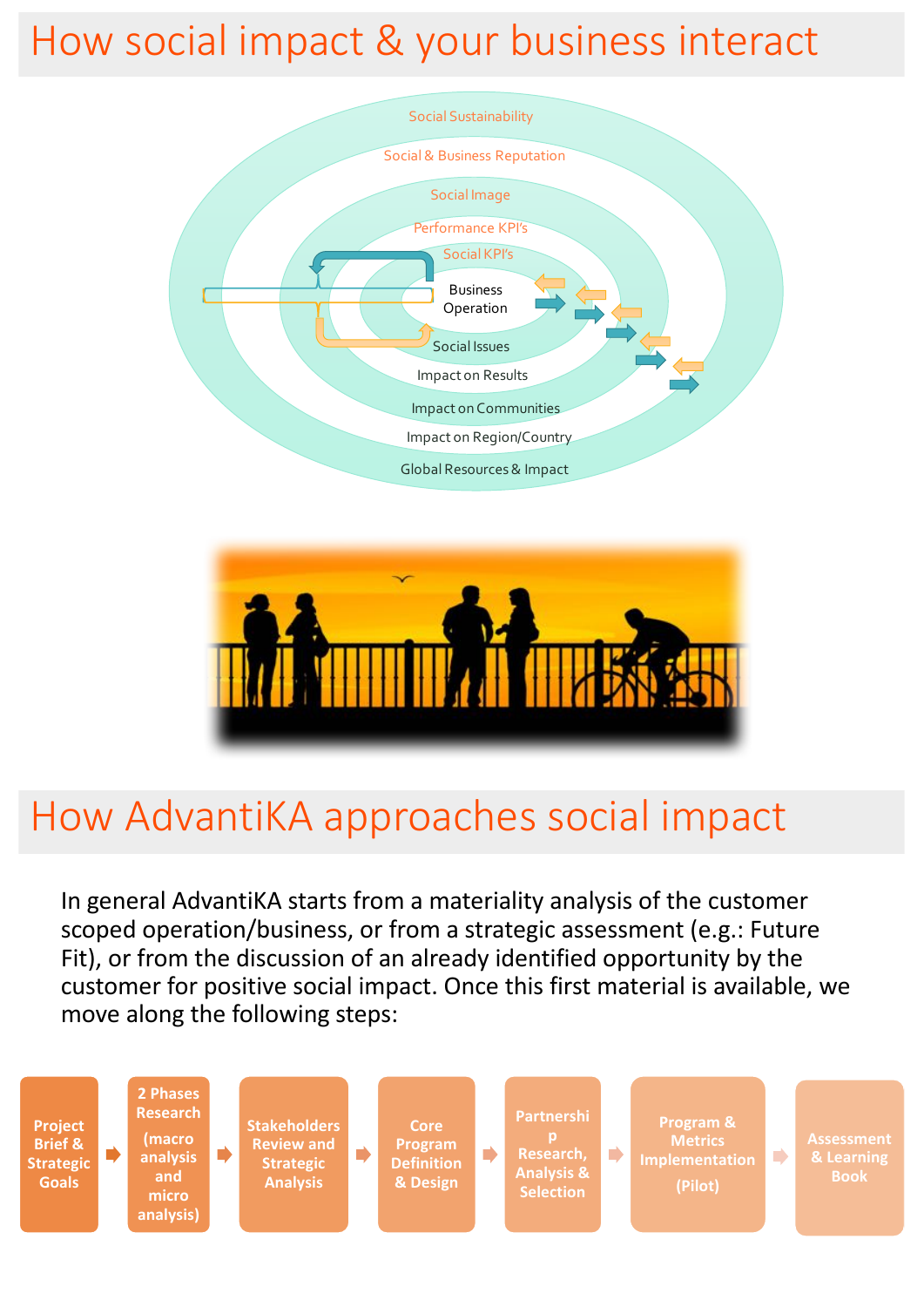# How the research happens



## From research into planning

From the research, internal stakeholders are presented with the results, and further with a map of initiatives. Through a couple of interactions with such stakeholders the map of initiatives is prioritized and a core program is selected



Internal **Stakeholders** review and **Strategic** Analysis

Map of initiatives (short, medium or long term)

Selection of Core Program

Design of the full content of the program

Research of partners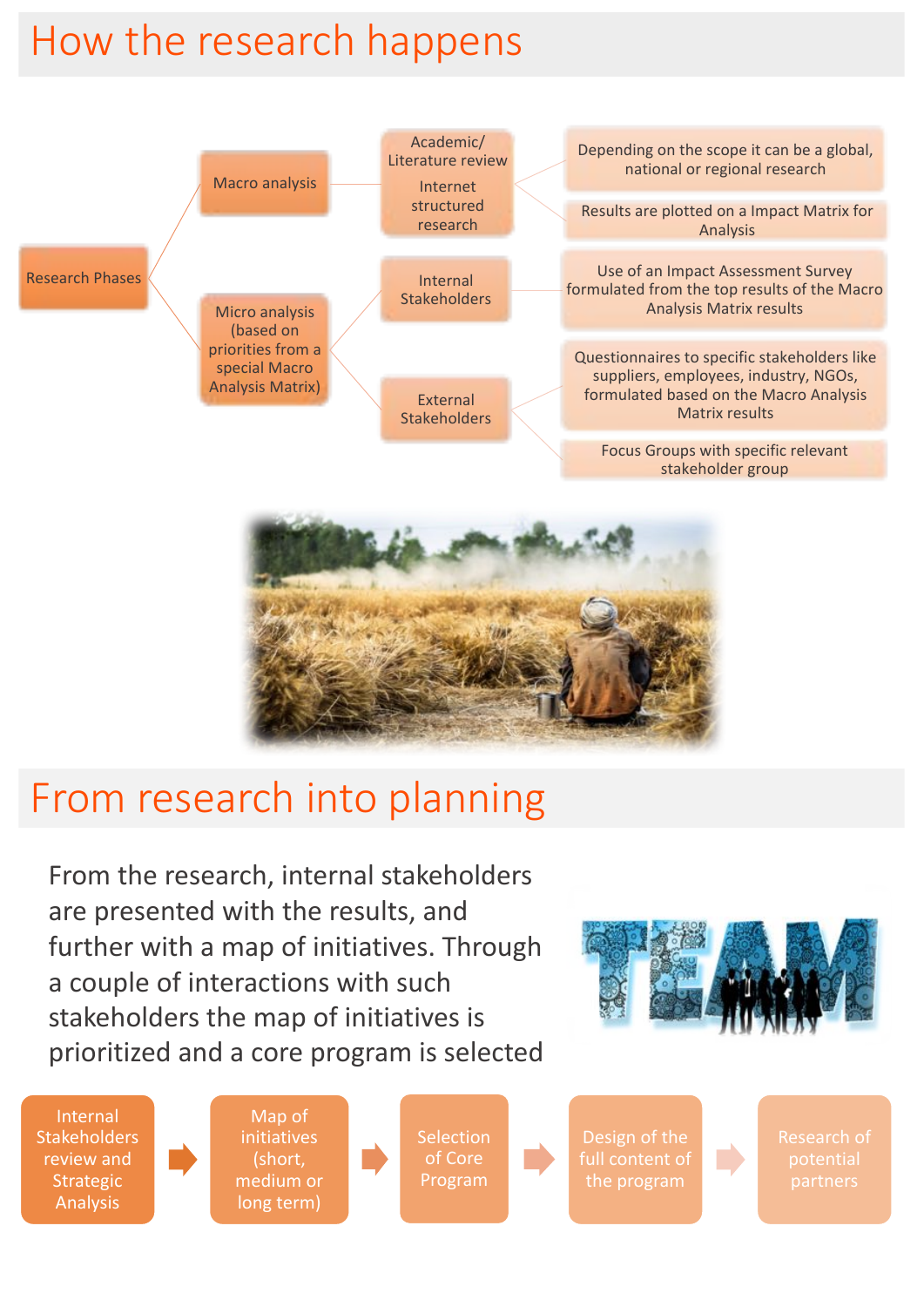# From planning into piloting

Program detailed Plan

Social & Business KPI's Definition

**Business Case** & Timeline 

Implementatio n Roadmap, starting with Pilot 



## Pilot Assessment

AdvantiKA coaches the customer through implementation and by the end of the piloting period will present a consolidated assessment, jointly with the customer team, including a learning book and a set of recommendations.



## References

*AdvantiKA uses U-Lab*  technology by Otto *Scharmer via MIT.*

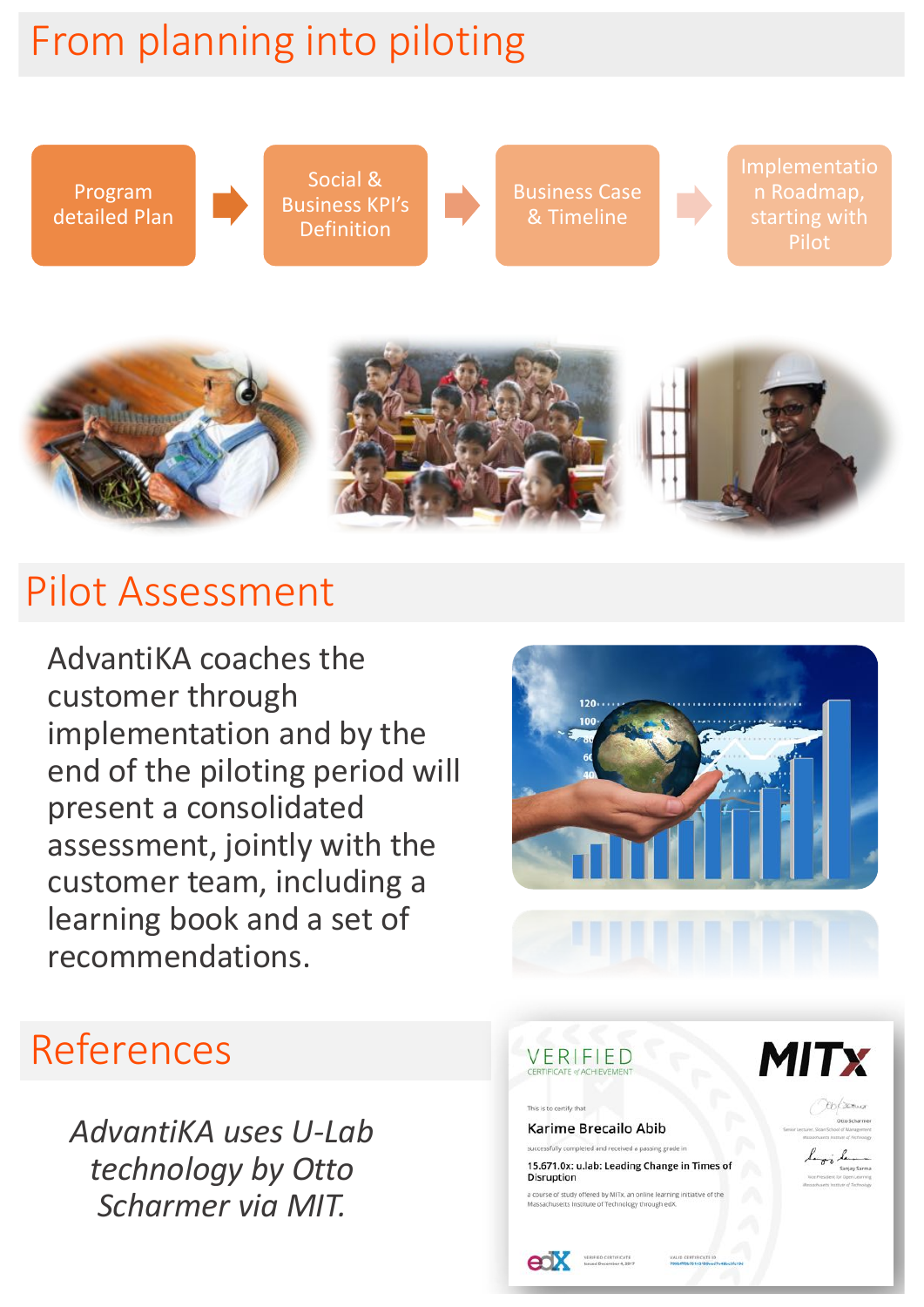# Areas of social impact proposed by AdvantiKA

| <b>Today</b>                                     | <b>Social Impact</b><br><b>Area</b>              | <b>Future</b>                             |
|--------------------------------------------------|--------------------------------------------------|-------------------------------------------|
|                                                  | <b>Values &amp; Beliefs</b>                      |                                           |
| <b>Assessment &amp;</b><br><b>Program Design</b> | <b>Family &amp; Community</b><br>Livelihood      | <b>Implementation &amp;</b><br>Monitoring |
|                                                  | <b>SC Social &amp; Economical</b><br>Development |                                           |
|                                                  | Education                                        |                                           |
|                                                  | Inequality                                       |                                           |
|                                                  | <b>Security &amp; Safety</b>                     |                                           |
|                                                  | <b>Diversity (Gender &amp; Others)</b>           |                                           |
|                                                  | Health                                           |                                           |
|                                                  | Infrastructure                                   |                                           |
|                                                  | <b>Corruption &amp; Bribery</b>                  |                                           |
|                                                  |                                                  |                                           |

Thank You!

Positive Performance . Positive Impact . Positive Influence .

#### **Karime Abib** Founder & CEO

AdvantikA - Impact Hub

- Sihlquai 131, 8005 Zürich
- $-41(0)$  79 848 14 68
- **B** Karime. AdvantiKA
- & karime@advantika.ch
- www.advantika.ch